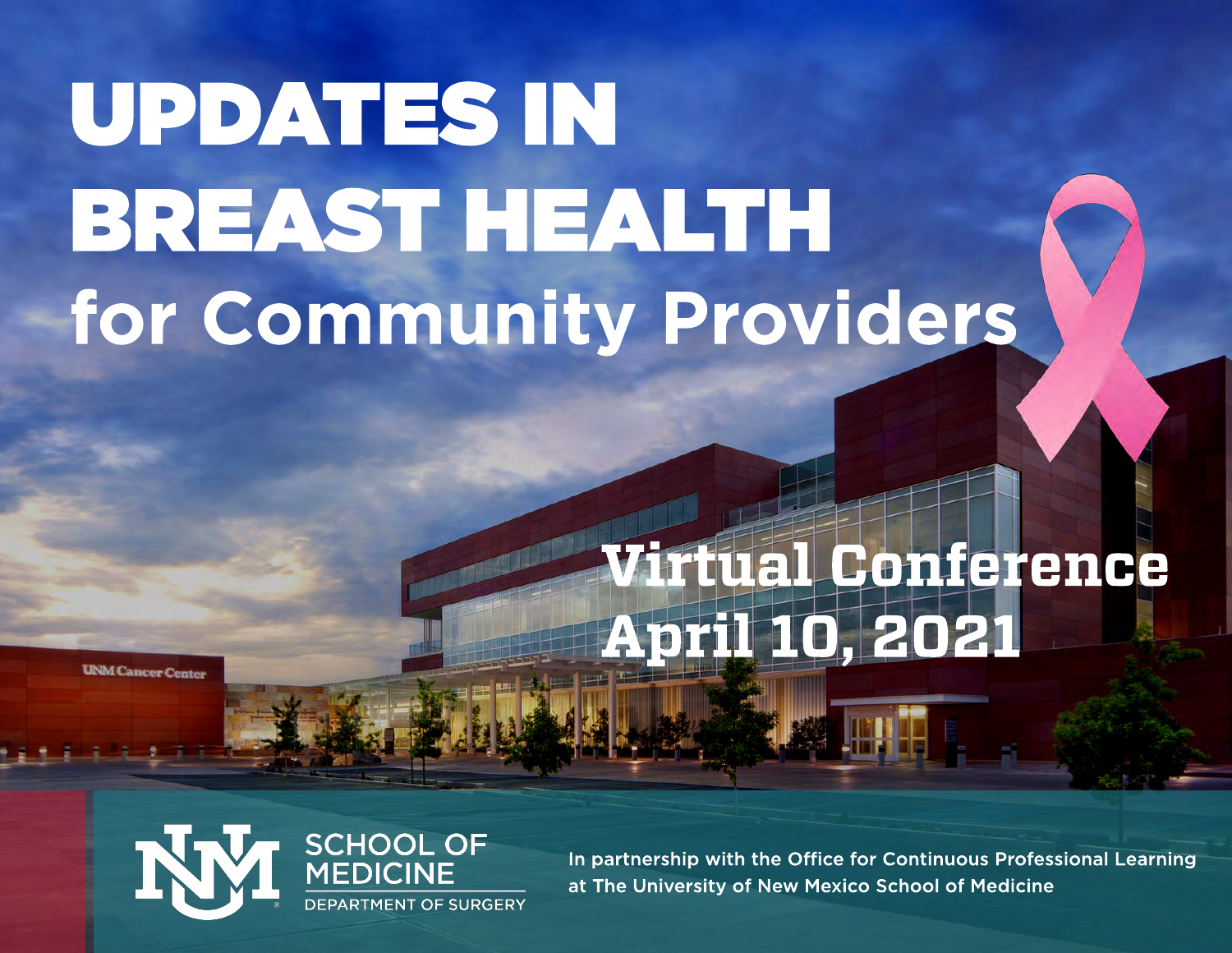# Updates in Breast Health for Community Providers 2021 Symposium **April 10, 2021**

| $7:30 - 8:00$ am  | <b>Registration</b>                                                                                                                                                                                                                                                                                                                                                                                                                                                                                                                                                         |                                                                                                                                                                                         |  |
|-------------------|-----------------------------------------------------------------------------------------------------------------------------------------------------------------------------------------------------------------------------------------------------------------------------------------------------------------------------------------------------------------------------------------------------------------------------------------------------------------------------------------------------------------------------------------------------------------------------|-----------------------------------------------------------------------------------------------------------------------------------------------------------------------------------------|--|
| $8:00 - 8:15$ am  | Welcome<br>Stephanie Fine, MD, FACS & Sangeetha Prabhakaran, MD, FACS                                                                                                                                                                                                                                                                                                                                                                                                                                                                                                       |                                                                                                                                                                                         |  |
| $8:15 - 8:45$ am  | The Changing Breast Cancer Treatment Landscape<br>Bernard Tawfik, MD                                                                                                                                                                                                                                                                                                                                                                                                                                                                                                        |                                                                                                                                                                                         |  |
| $8:45 - 9:15$ am  | Seeing Through Dense Breast Tissue: Supplemental Screening Options in Average to<br><b>High Risk Women</b><br>Karen Craig, MD                                                                                                                                                                                                                                                                                                                                                                                                                                               |                                                                                                                                                                                         |  |
| $9:15 - 9:45$ am  | Bone Health as a Component of Survivorship in Early Stage Breast Cancer<br>Ursa Brown-Glaberman, MD                                                                                                                                                                                                                                                                                                                                                                                                                                                                         |                                                                                                                                                                                         |  |
| $9:45 - 10:00$ am | <b>Trivia</b>                                                                                                                                                                                                                                                                                                                                                                                                                                                                                                                                                               |                                                                                                                                                                                         |  |
| 10:00-10:15 am    | <b>BREAK</b>                                                                                                                                                                                                                                                                                                                                                                                                                                                                                                                                                                |                                                                                                                                                                                         |  |
| 10:15-10:45 am    | Intersection of NM History and BRCA1 - the Message for Health Providers<br>Angela Meisner, MPH, Jamina Oomen-Hajagos, PhD, MS & Charles Wiggins, PhD                                                                                                                                                                                                                                                                                                                                                                                                                        |                                                                                                                                                                                         |  |
| 10:45-11:15 am    | Idiopathic Granulomatous Mastitis: A Mysterious Benign Breast Disease Impacting<br><b>Premenopausal Women</b><br>Stephanie Fine, MD, FACS                                                                                                                                                                                                                                                                                                                                                                                                                                   |                                                                                                                                                                                         |  |
| 11:15 am—12:15 pm | <b>KEYNOTE: Integrative Oncology in Breast Cancer Survivorship</b><br>Lise Alschuler, ND, FABNO                                                                                                                                                                                                                                                                                                                                                                                                                                                                             |                                                                                                                                                                                         |  |
| 12:15-12:30 pm    | <b>Trivia</b>                                                                                                                                                                                                                                                                                                                                                                                                                                                                                                                                                               | <b>Pre-Recorded Presentations</b><br>Available 1 week prior to conference on<br>the virtual conference portal<br>(attendees will receive login credentials<br>closer to the conference) |  |
| $12:30 - 1:00$ pm | <b>LUNCH ON OWN</b>                                                                                                                                                                                                                                                                                                                                                                                                                                                                                                                                                         |                                                                                                                                                                                         |  |
| 1:00-1:30 pm      | <b>Updates in Common Benign Breast</b><br><b>Diseases: New Treatment Options</b><br>Anna Voltura, MD                                                                                                                                                                                                                                                                                                                                                                                                                                                                        | <b>Breast Cancer Risk Assessment and the</b><br><b>Primary Care Provider</b><br>Sangeetha Prabhakaran, MD, FACS                                                                         |  |
| $1:30 - 2:00$ pm  | <b>Lifestyle Risk Reduction for Breast Cancer</b><br><b>Risk: Evidence-based Recommendations</b><br>Darcy Cooke, PA-C                                                                                                                                                                                                                                                                                                                                                                                                                                                       | <b>Direct-to-Consumer Genetic Testing</b><br>Shawnia Ryan, MS, LCGC                                                                                                                     |  |
| $2:00 - 2:15$ pm  | <b>Trivia</b>                                                                                                                                                                                                                                                                                                                                                                                                                                                                                                                                                               |                                                                                                                                                                                         |  |
| $2:15 - 2:30$ pm  | <b>BREAK</b>                                                                                                                                                                                                                                                                                                                                                                                                                                                                                                                                                                |                                                                                                                                                                                         |  |
| $2:30 - 3:30$ pm  | Breakout Sessions (attendees may choose to attend one or more sessions during the hour)<br>a. Landscape Therapy, Bone Health (Ursa Brown-Glaberman, MD & Bernard Tawfik, MD)<br>b. Survivorship (Lise Alschuler, ND, FABNO)<br>c. Benign disease and IGM (Stephanie Fine, MD, FACS & Anna Voltura, MD)<br>d. NM History/BRCA1 and Consumer Genetic Testing (Angela Meisner, MPH, Jamina Oomen-Hajagos, PhD, MS,<br>Shawnia Ryan, MS, LCGC, & Charles Wiggins, PhD)<br>e. Ultrasound, Risk Assessment (Darcy Cooke, PA-C, Karen Craig, MD & Sangeetha Prabhakaran, MD, FACS) |                                                                                                                                                                                         |  |

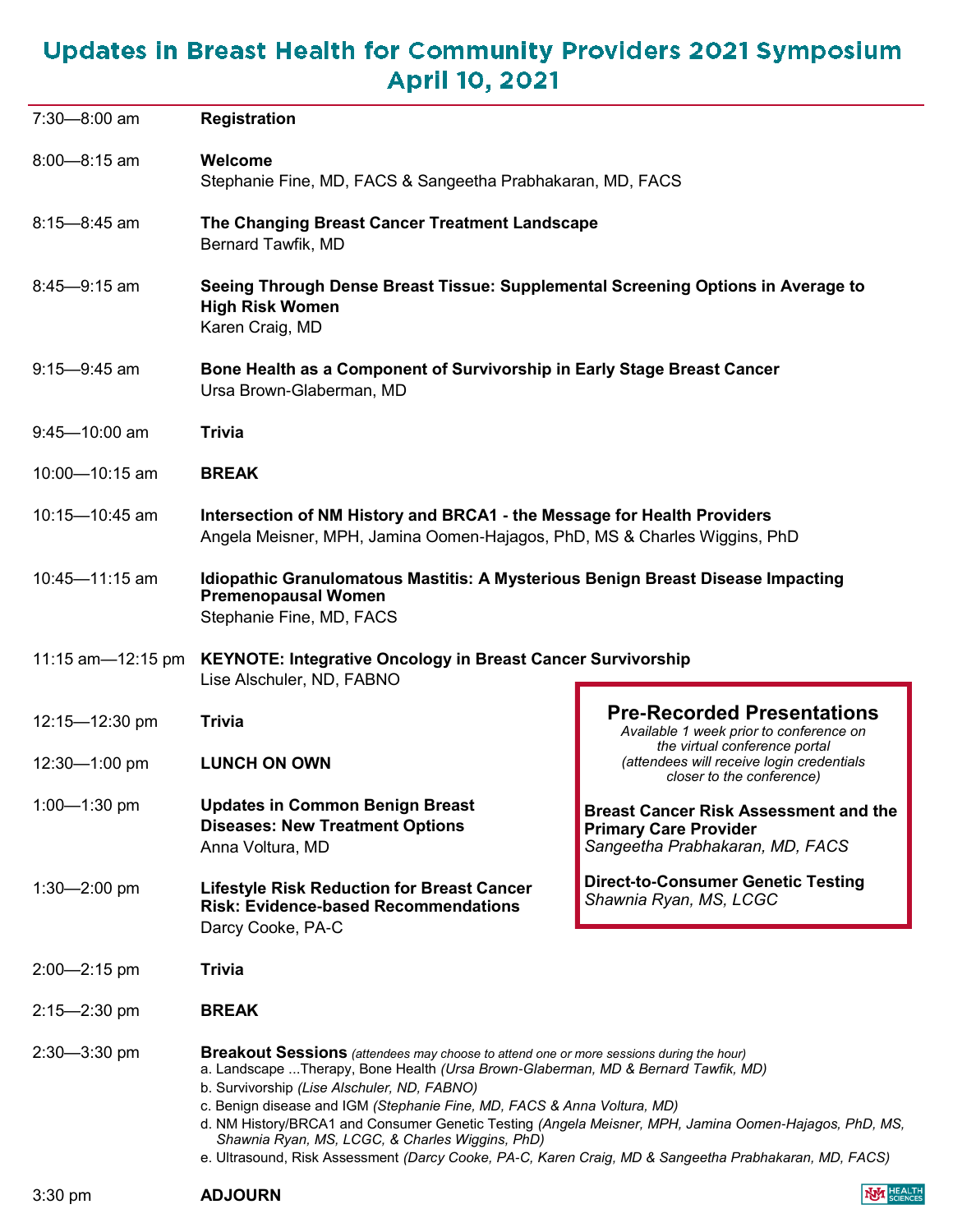# **Updates in Breast Health for Community Providers 2021 Symposium April 10, 2021**

#### **By the end of the conference, participants will be able to:**

- Demonstrate increased medical knowledge regarding the wide spectrum of breast cancer therapy, understanding the potential for side effects, which impact survivorship, and assimilating a "toolbox" for responding to these needs, primarily in the post-treatment setting. Specifically, the provider can assist with ongoing bone health needs, provide evidence-based recommendations for naturopathic supportive therapies, and evidence-based lifestyle recommendations for the cancer patient.
	- Recognize the high-risk female by incorporating family history and risk model calculators into their practice.
- Develop an awareness of the strengths and weaknesses of the advanced imaging options available to the highrisk patient.
- Counsel patients on the strengths and weaknesses of direct-to-consumer genetic testing.
- Recognize IGM, a disfiguring and painful inflammatory breast disorder, and make appropriate referrals to a breast specialist for treatment.
- Increase comfort level with recognition and treatment or referral of common breast disorders.

#### **Accreditation**

The University of New Mexico School of Medicine is accredited by the Accreditation Council for Continuing Medical Education to provide continuing medical education for physicians.

The University of New Mexico School of Medicine designates this live activity for a maximum of 7.25 *AMA PRA Category 1 CreditsTM*. Physicians should claim only the credit commensurate with the extent of their participation in the activity.

This activity has been submitted to the NMNA Accredited Approver Unit for approval to award contact hours. NMNA AAU is accredited as an approver of continuing nursing education by the American Nurses Credentialing Center's Commission on Accreditation.

#### **Conference Speakers**

**Lise Alschuler, ND, FABNO** Professor of Clinical Medicine, University of Arizona Associate Director, Fellowship in Integrative Medicine, Andrew Weil Center for Integrative Medicine

**Ursa Brown-Glaberman, MD** Associate Professor, UNM Department of Internal Medicine UNM Comprehensive Cancer Center

**Darcy Cooke, PA-C** Physician Assistant Lovelace Women's Hospital Breast care Center

**Karen Craig, MD** Assistant Professor UNM Department of Radiology

**Stephanie Fine, MD** Director, Breast Surgical Oncology Assistant Professor, UNM Department of Surgery

**Angela Meisner, MPH** Senior Epidemiologist NM Tumor Registry

**Jamina Oomen-Hajagos, PhD, MS** Genetic Counselor UNM Comprehensive Cancer Center

**Sangeetha Prabhakaran, MD, FACS** Assistant Professor, UNM Department of Surgery Cancer Liaison Physician UNM Comprehensive Cancer Center

**Shawnia Ryan, MS, LCGC** Licensed Genetic Counselor UNM Comprehensive Cancer Center

**Bernard Tawfik, MD** Assistant Professor, UNM Department of Internal Medicine Medical Oncology and Breast Care Center UNM Comprehensive Cancer Center

**Anna Voltura, MD** Medical Director Breast Surgery Associates at Santa Fe, Division of XRANM

**Charles Wiggins, PhD** Professor, UNM Department of Internal Medicine Director/Principal Investigator, NM Tumor Registry

#### **Committee**

**Laurie Mason, RN** RN Educator UNM Hospital

#### **Administrative Support**

**Aggie Dagucon** Administrative Assistant UNM Department of Surgery

#### **CME Reviewers**

Kathy Breckenridge **Jennifer Harbaught Harbaught Contains Act**<br>Robert P. Giebitz, PhD Gary Smith, PhD Robert P. Giebitz, PhD

**From UNM Office for Continuous Professional Learning**